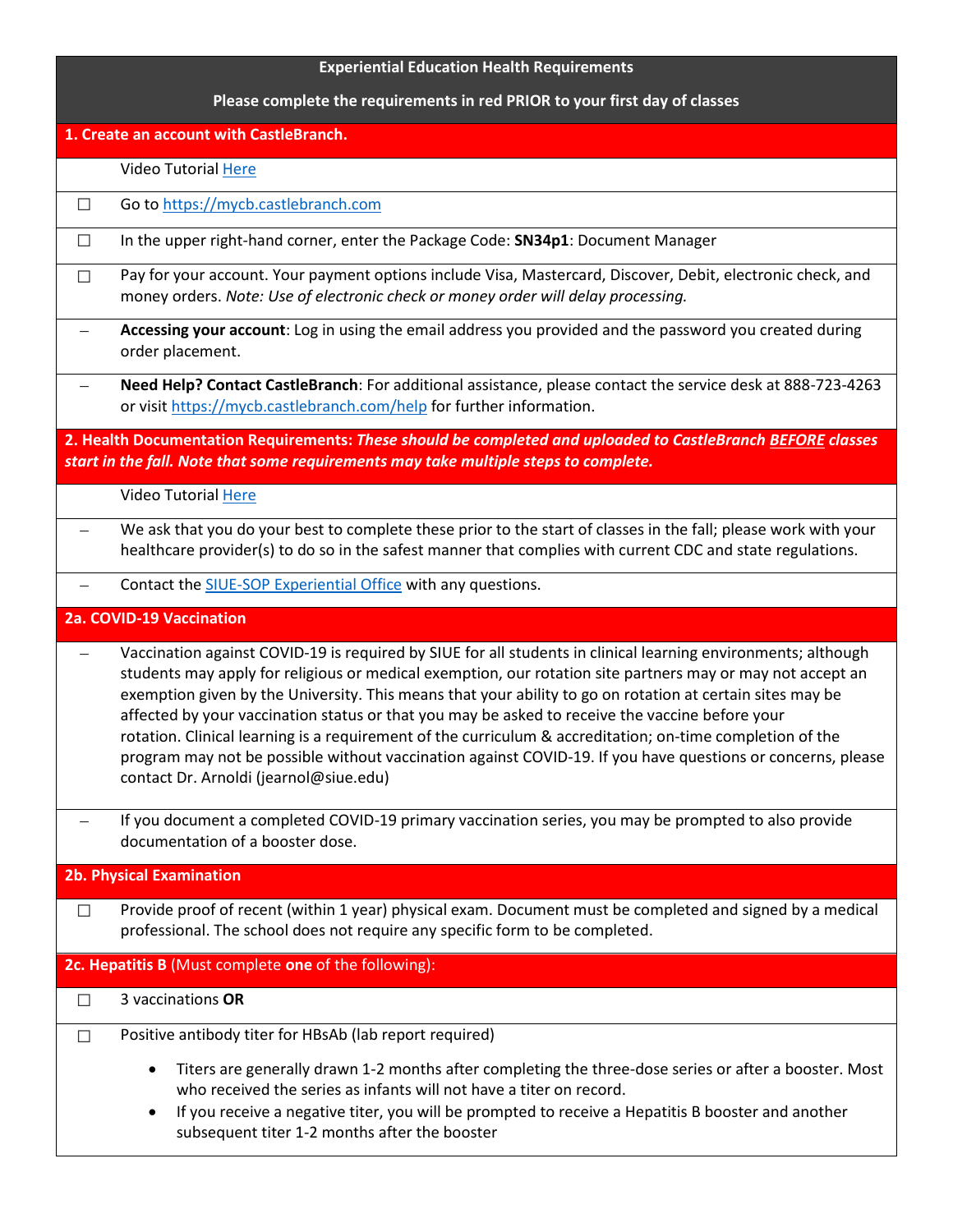| 2d. Tetanus, Diphtheria & Pertussis (Tdap) (Must complete one of the following): |                                                                                                                                                                                                                                                                                                                                                                                                                                                                                                                 |  |
|----------------------------------------------------------------------------------|-----------------------------------------------------------------------------------------------------------------------------------------------------------------------------------------------------------------------------------------------------------------------------------------------------------------------------------------------------------------------------------------------------------------------------------------------------------------------------------------------------------------|--|
| $\Box$                                                                           | Provide documentation of a Tdap within the past 10 years OR                                                                                                                                                                                                                                                                                                                                                                                                                                                     |  |
| $\Box$                                                                           | Documentation of a Tdap (within any time frame) AND a Td booster within the past 10 years                                                                                                                                                                                                                                                                                                                                                                                                                       |  |
|                                                                                  | 2e. Varicella (Chicken Pox) (Must complete one of the following):                                                                                                                                                                                                                                                                                                                                                                                                                                               |  |
| $\Box$                                                                           | 2 vaccinations OR                                                                                                                                                                                                                                                                                                                                                                                                                                                                                               |  |
| $\Box$                                                                           | Positive antibody titer (Lab report required)                                                                                                                                                                                                                                                                                                                                                                                                                                                                   |  |
|                                                                                  | Documentation that you've had chicken pox is NOT sufficient                                                                                                                                                                                                                                                                                                                                                                                                                                                     |  |
|                                                                                  | 2f. Measles, Mumps, Rubella (MMR) (Must complete one of the following):                                                                                                                                                                                                                                                                                                                                                                                                                                         |  |
| П                                                                                | 2 vaccinations OR                                                                                                                                                                                                                                                                                                                                                                                                                                                                                               |  |
| $\Box$                                                                           | Positive antibody titer for each of the three components (Lab report required)                                                                                                                                                                                                                                                                                                                                                                                                                                  |  |
|                                                                                  | 2g. Tuberculosis (TB) (Must complete one of the following):                                                                                                                                                                                                                                                                                                                                                                                                                                                     |  |
| $\Box$                                                                           | Quantiferon Gold Blood test (lab report required) OR                                                                                                                                                                                                                                                                                                                                                                                                                                                            |  |
| $\Box$                                                                           | Proof of BCG vaccination PLUS Quantiferon Gold Blood test (lab report required) OR                                                                                                                                                                                                                                                                                                                                                                                                                              |  |
| $\Box$                                                                           | 2-Step TB skin test                                                                                                                                                                                                                                                                                                                                                                                                                                                                                             |  |
|                                                                                  | * 2-step TB skin tests require 4 visits to complete. You will have 2 separate TB skin tests placed (7-21 days<br>apart). Each test will have to be read 2-3 days after it is administered. Your documentation should show the<br>dates each test was placed and read, along with the result.<br>Day 1: Skin test #1 is administered<br>$\Box$<br>Day 2-3: Skin test #1 is read<br>$\Box$<br>Day 8-22: Skin test #2 is administered<br>$\Box$<br>Skin test #2 must be read 2-3 days after it is placed<br>$\Box$ |  |
|                                                                                  | If you have received a COVID vaccination, you must wait until 4 weeks after your last dose of the COVID<br>vaccine to receive your TB screening test.                                                                                                                                                                                                                                                                                                                                                           |  |
|                                                                                  | If you have positive TB Test results:<br>Provide a clear Chest X-ray (lab report required) AND<br>Provide signed TB Risk Assessment Form (contact the Experiential Education office for the form)<br>□                                                                                                                                                                                                                                                                                                          |  |
|                                                                                  | 2h. Proof of Health Insurance                                                                                                                                                                                                                                                                                                                                                                                                                                                                                   |  |
| $\Box$                                                                           | Upload the front and back of your health insurance card in CastleBranch.<br>- If someone else's name appears on the card, you may have to provide additional documentation to prove<br>that you are covered under that entity.                                                                                                                                                                                                                                                                                  |  |
|                                                                                  | You are required to carry health insurance for the duration of your rotations to protect you in case of accident<br>or injury. This coverage must be in place before the start of your rotation.                                                                                                                                                                                                                                                                                                                |  |
|                                                                                  | If you do not have coverage you may be able to apply through the Marketplace or through the University. You<br>can also find local help in finding a plan; as a student, you may meet the income requirements for Medicaid<br>coverage. If you need to apply for Medicaid, please do so as soon as possible; processing time can be lengthy.                                                                                                                                                                    |  |
|                                                                                  | 2i. Illinois Technician license: All students shall maintain an Illinois license for the duration of your enrollment.                                                                                                                                                                                                                                                                                                                                                                                           |  |
| $\Box$                                                                           | If you are not already licensed, please apply for a pharmacy technician license on the IDFPR website                                                                                                                                                                                                                                                                                                                                                                                                            |  |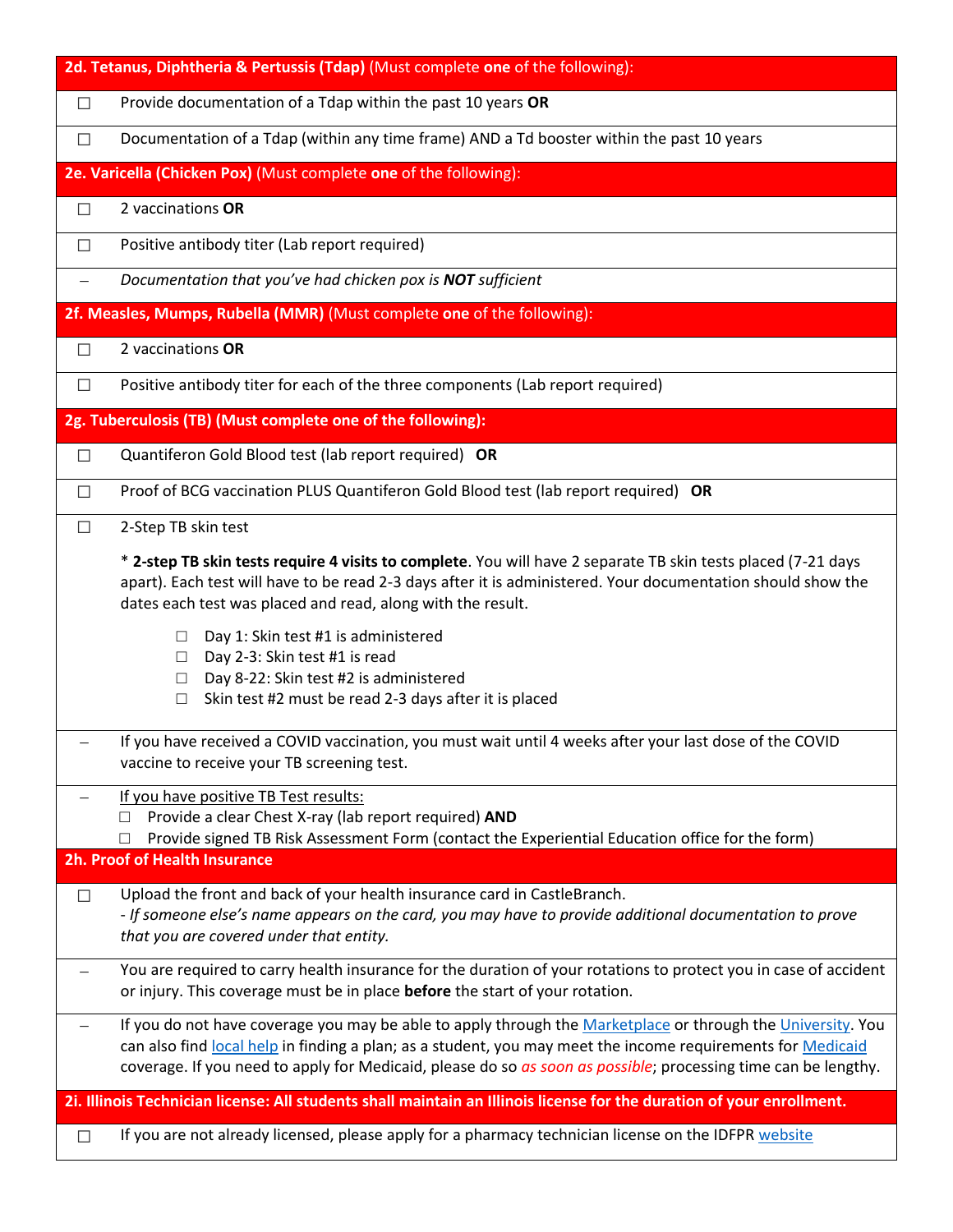[Video Tutorial Here](https://youtu.be/bW5b7ReWZFY)

- □ In the Welcome box, click "New Applications" and follow the directions on the screen.
	- You can find additional instruction[s here.](https://www.idfpr.com/Forms/Online/Pharmacy%20Technician.pdf)
	- IDFPR will not grant "student" status to any applicant or license holder until after the first day of classes. We will provide instructions to obtain student status during the fall term.

#### **2j. Missouri Family Care Registry**

- □ Complete the Registry [Video Tutorial [Here\]](https://youtu.be/xt8gUNhiOxY)
	- Instructions are located in your profile online within CastleBranch
	- Download the informational sheet from the Document Manager and follow the instructions

# **3. Additional requirements**

*These may be completed AFTER classes begin*

#### **Missouri Technician or Intern Licensure**

- Obtaining a Missouri technician license will only be required your first year only **IF** you are assigned to a Missouri rotation site (to be determined in the fall).
- If you know in advance that you are interested in a Missouri rotation and you would like to obtain a license before school starts, you can apply for a Missouri Pharmacy Technician License **OR** a Missouri Pharmacy Intern License (applications and forms may be foun[d here\)](https://pr.mo.gov/pharmacists-forms.asp). Video Tutoria[l Here](https://youtu.be/n614XTElv7g)
- The Missouri Technician license may only be used during your P1 year; the Intern license will be needed starting the P2 year and beyond.
- If you plan to work and/or do rotations in Missouri, it may be wise to apply for the Intern license. Note that the Intern license may take up to 6 weeks to process. Please contact the Office of Experiential Education if you have any questions.

### **Drug and background check**

- Every student undergoes drug and background screening prior to rotations (P1 year, P2 year, and end of P3 year).
- Instructions for ordering and completing the drug and background screen will be covered once classes start.

### **CPR and Immunization training**

- You will be required to complete Basic Life Support training for Healthcare Providers and Immunization training during the Spring term of your P1 year.
- Arrangements will be made for you to complete the training at the school; more details will follow.

### **Influenza immunization**

- You will be expected to obtain a flu shot each year, unless you have a medical contraindication. The immunization must be completed in the fall of your first year before going on rotation.
- You are not expected to complete this prior to school starting. Please wait until the batch for the upcoming year becomes available.

## **Additional Notes**

SIUE Health Services also requires proof of some of the above health requirements

- You will be asked to upload this information directly to SIUE Health Services through CougarCare
- The University system (CougarCare) and the School of Pharmacy System (CastleBranch) are **not connected**
- SIUE Health Services cannot view what you have uploaded in CastleBranch and SIUE-SOP Faculty and Staff cannot view what you upload in CougarCare
- Several requirements will need to be uploaded **in both locations**